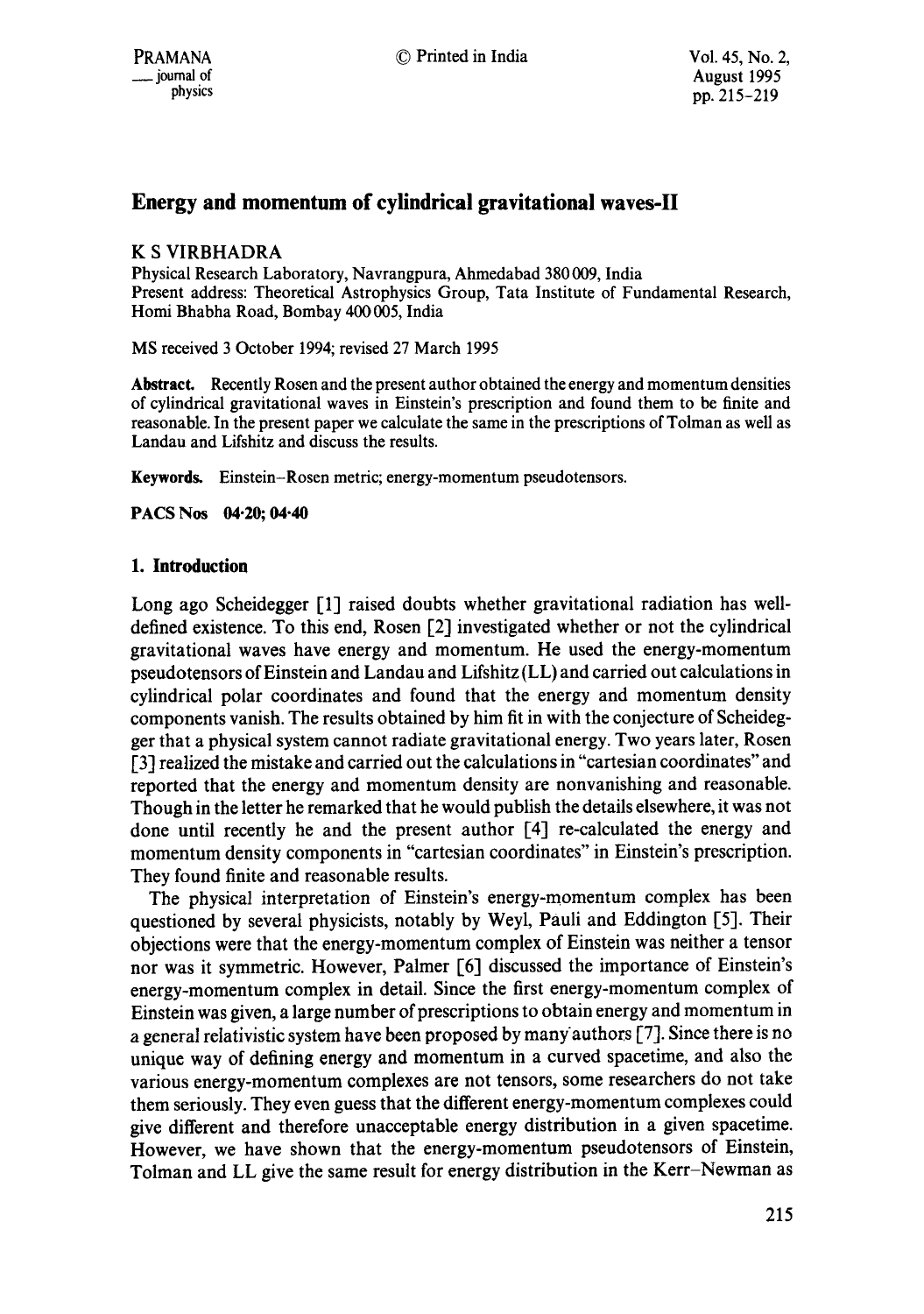## *KS Virbhadra*

well as in the Vaidya spacetimes when calculations are carried out in "cartesian coordinates" [8-10]. We have already mentioned that Rosen and the present author obtained energy and momentum density for the cylindrical gravitational waves in "cartesian coordinates" in Einstein's prescription and found reasonable result. Therefore, it is of interest to investigate whether or not other energy-momentum complexes give the same result. This is the aim of this paper. We consider here the energymomentum complexes of Tolman and LL. This paper is organized as follows. Section 2 gives the Einstein-Rosen metric describing the cylindrical gravitational waves. In § 3 and § 4, we obtain energy and momentum density of cylindrical gravitational waves in prescriptions of Tolman and LL. In  $\S 5$  we discuss the results obtained. We use the geometrized units such that  $G = 1$ ,  $c = 1$  and follow the convention that the Latin and Greek indices take values 0 to 3 and 1 to 3, respectively,  $x^0$  is the time coordinate.

#### **2. Einstein-Rosen metric**

The Einstein-Rosen metric is a non-static vacuum solution of Einstein's field equations and it describes the gravitational field of cylindrical gravitational waves. It is given by the line element  $[11]$ :

$$
ds^{2} = e^{2\gamma - 2\psi} (dt^{2} - d\rho^{2}) - e^{-2\psi} \rho^{2} d\phi^{2} - e^{2\psi} dz^{2},
$$
 (1)

where  $\gamma = \gamma(\rho, t), \psi = \psi(\rho, t)$ , and

$$
\psi_{\rho\rho} + \frac{\psi_{\rho}}{\rho} - \psi_{tt} = 0, \tag{2}
$$

$$
\gamma_{\rho} = \rho (\psi_{\rho}^2 + \psi_t^2),\tag{3}
$$

$$
\gamma_t = 2\rho \psi_{\rho} \psi_t. \tag{4}
$$

The subscripts on  $\psi$  and  $\gamma$  denote partial derivatives with respect to the subscripts. It is known that the energy-momentum complexes of Tolman and. LL, like that of Einstein, give correct result if calculations are carried out in "cartesian coordinates" [12-17]. Therefore, one transforms the line element, given by (1), according to

$$
x = \rho \cos \phi,
$$
  
\n
$$
y = \rho \sin \phi,
$$
 (5)

and gets the line element in  $t, x, y, z$  coordinates [4],

$$
ds^{2} = e^{2(\gamma - \psi)} \left[ dt^{2} - \frac{(xdx + ydy)^{2}}{\rho^{2}} \right] - \frac{e^{-2\psi}}{\rho^{2}} (xdy - ydx)^{2} - e^{2\psi} dz^{2}.
$$
 (6)

#### **3. Energy and momentum of cylindrical gravitational waves in prescription of Toiman**

The energy-momentum complex of Tolman is [13-14]

$$
\mathcal{F}_{k}^{i} = \frac{1}{8\pi} U_{k,j}^{ij},\tag{7}
$$

**216 Pramana- J. Phys., VoL 45, No. 2, August 1995**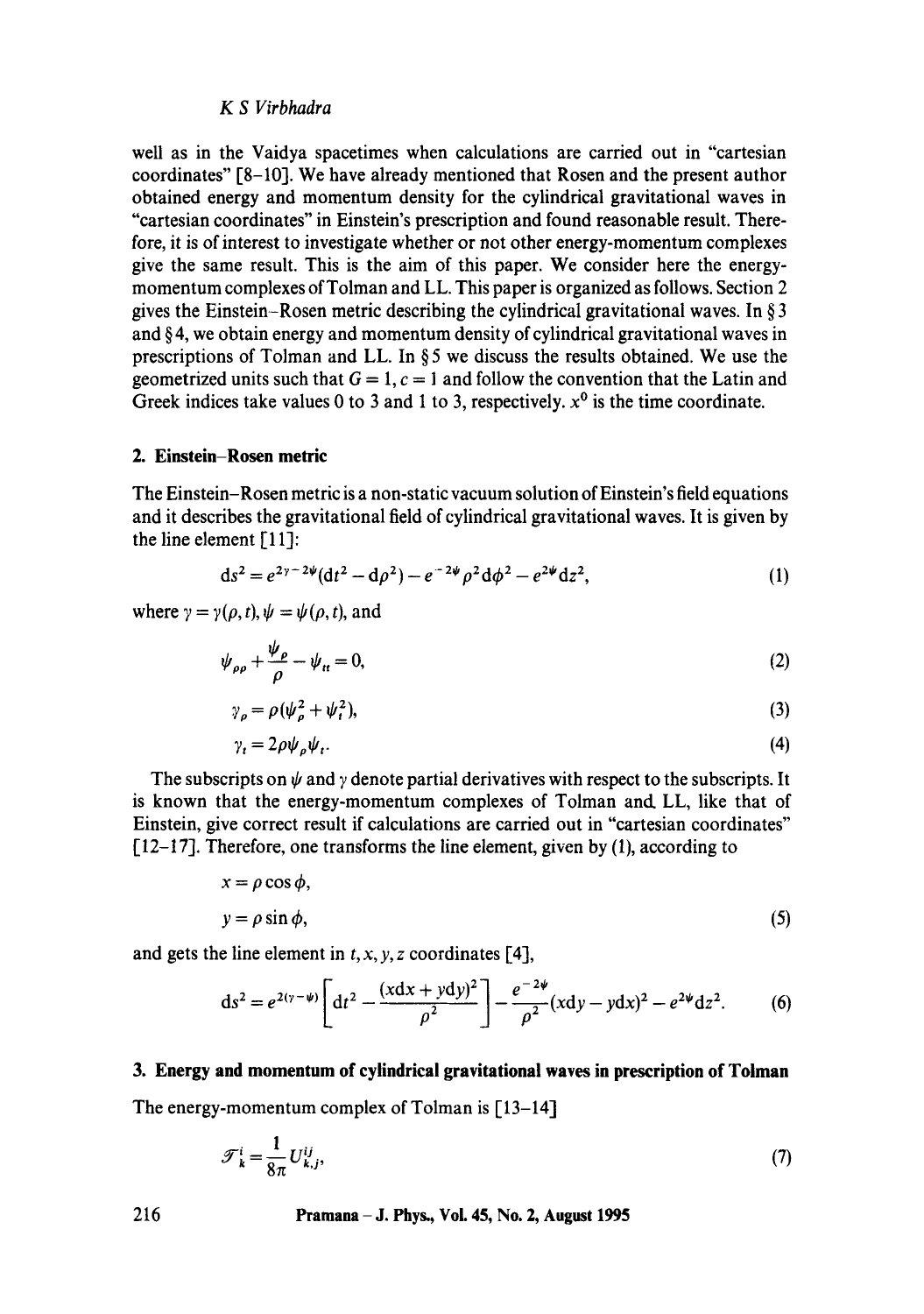where

$$
U_{k}^{ij} = \sqrt{-g} \left[ -g^{li} \left( -\Gamma_{kl}^{j} + \frac{1}{2} g_{k}^{j} \Gamma_{al}^{a} + \frac{1}{2} g_{l}^{j} \Gamma_{ak}^{a} \right) \right. \\ \left. + \frac{1}{2} g_{k}^{i} g^{lm} \left( -\Gamma_{lm}^{j} + \frac{1}{2} g_{l}^{j} \Gamma_{am}^{a} + \frac{1}{2} g_{m}^{j} \Gamma_{al}^{a} \right) \right]. \tag{8}
$$

 $\mathcal{T}_0^0$  is the energy density,  $\mathcal{T}_2^0$  are the momentum density components, and  $\mathcal{I}_0^1$  are the components of energy current density. The required nonvanishing components of  $U<sub>k</sub><sup>o</sup>$ are

$$
U_0^{01} = \frac{x(e^{2\gamma} - 1)}{2\rho^2},
$$
  
\n
$$
U_0^{02} = \frac{y(e^{2\gamma} - 1)}{2\rho^2},
$$
  
\n
$$
U_1^{01} = \frac{-2\psi_t\psi_\rho y^2}{\rho},
$$
  
\n
$$
U_2^{02} = \frac{-2\psi_t\psi_\rho x^2}{\rho},
$$
  
\n
$$
U_1^{02} = U_2^{01} = \frac{2\psi_t\psi_\rho xy}{\rho},
$$
  
\n
$$
U_3^{03} = 2\psi_t(1 - \rho\psi_\rho),
$$
  
\n
$$
U_0^{11} = \frac{2e^{2\gamma}\psi_t\psi_\rho y^2}{\rho},
$$
  
\n
$$
U_0^{22} = \frac{2e^{2\gamma}\psi_t\psi_\rho x^2}{\rho},
$$
  
\n
$$
U_0^{12} = U_0^{21} = \frac{-2e^{2\gamma}\psi_t\psi_\rho xy}{\rho},
$$
  
\n
$$
U_0^{33} = 2e^{2\gamma - 4\psi}\psi_t(\rho\psi_\rho - 1).
$$

**(9)** 

Using (9) in (7) we obtain

$$
\mathcal{F}_0^0 = \frac{e^{2\gamma}(\psi_\rho^2 + \psi_t^2)}{8\pi},
$$
  
\n
$$
\mathcal{F}_1^0 = \frac{x\psi_\rho\psi_t}{4\pi\rho},
$$
  
\n
$$
\mathcal{F}_2^0 = \frac{y\psi_p\psi_t}{4\pi\rho},
$$
  
\n
$$
\mathcal{F}_0^1 = -e^{2\gamma}\mathcal{F}_1^0,
$$
  
\n
$$
\mathcal{F}_0^2 = -e^{2\gamma}\mathcal{F}_2^0,
$$
  
\n
$$
\mathcal{F}_0^3 = \mathcal{F}_3^0 = 0.
$$
  
\n(10)

**Pramana - J. Phys., Vol. 45, No. 2, August 1995**  217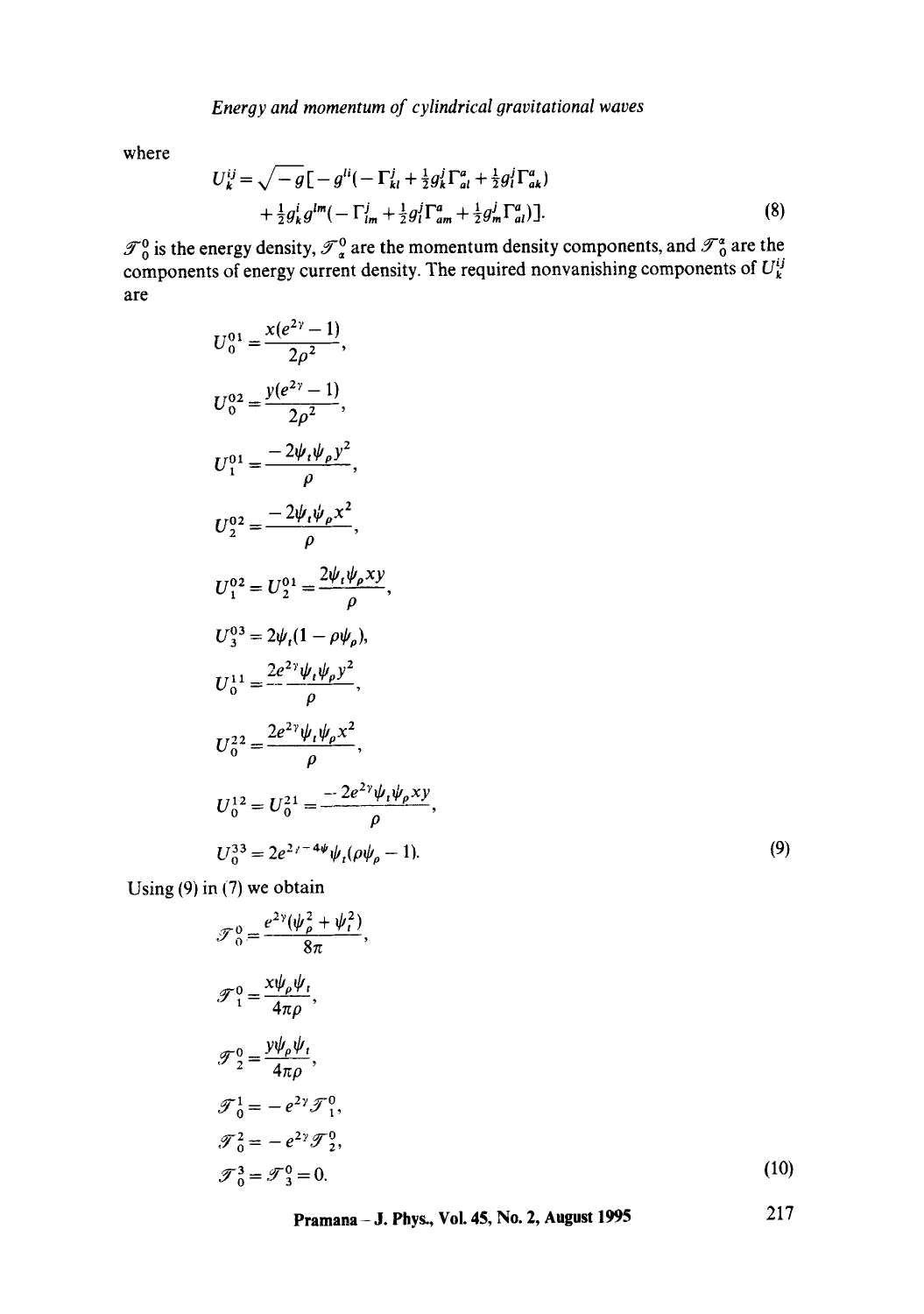#### *KS Virbhadra*

## **4. Energy and momentum of cylindrical gravitational waves in prescription of LL**

The energy-momentum complex of LL is [15]

$$
L^{mn} = \frac{1}{16\pi} S^{m j n k}{}_{,jk},\tag{11}
$$

where

$$
S^{mjnk} = -g(g^{mn}g^{jk} - g^{mk}g^{jn}).
$$
\n(12)

 $L^{mn}$  is symmetric in its indices.  $L^{00}$  is the energy density and  $L^{0\alpha}$  are the momentum (energy current) density components.  $S^{m j n k}$  has symmetries of the Reimann curvature tensor. The required nonvanishing components of  $S^{m j n k}$  are

$$
S^{0101} = \frac{-(e^{2\gamma}y^2 + x^2)}{\rho^2},
$$
  
\n
$$
S^{0102} = \frac{xy(e^{2\gamma} - 1)}{\rho^2},
$$
  
\n
$$
S^{0202} = \frac{-(e^{2\gamma}x^2 + y^2)}{\rho^2},
$$
  
\n
$$
S^{0303} = -e^{2(\gamma - 2\psi)}.
$$
\n(13)

Making use of  $(13)$  in  $(11)$  we obtain energy and momentum (energy current) density components for the cylindrical gravitational waves in LL prescription

$$
L^{00} = \frac{e^{2\gamma}(\psi_{\rho}^{2} + \psi_{t}^{2})}{8\pi},
$$
  
\n
$$
L^{01} = \frac{-e^{2\gamma}\psi_{\rho}\psi_{t}x}{4\pi\rho},
$$
  
\n
$$
L^{02} = \frac{-e^{2\gamma}\psi_{\rho}\psi_{t}y}{4\pi\rho},
$$
  
\n
$$
L^{03} = 0.
$$
\n(14)

## **5. Discussion**

One can see from (10) and (14) that the energy-momentum complexes of Tolman and LL give the same energy and energy current densities as given by Einstein's prescription I-41. The momentum density components in the Tolman prescription are the same as in the Einstein prescription. The momentum density components in Tolman and LL prescriptions differ by a sign, as expected. The energy density of the cylindrical gravitational waves is finite and positive definite, and the momentum density components reflect the symmetry of the spacetime. Thus our investigations do not support the conjecture of Scheidegger [1].

Due to non-tensorial nature of energy-momentum complexes, some physicists do not take them seriously. They even conjecture that different energy-momentum complexes could give different energy distributions in a given spacetime. To this end we